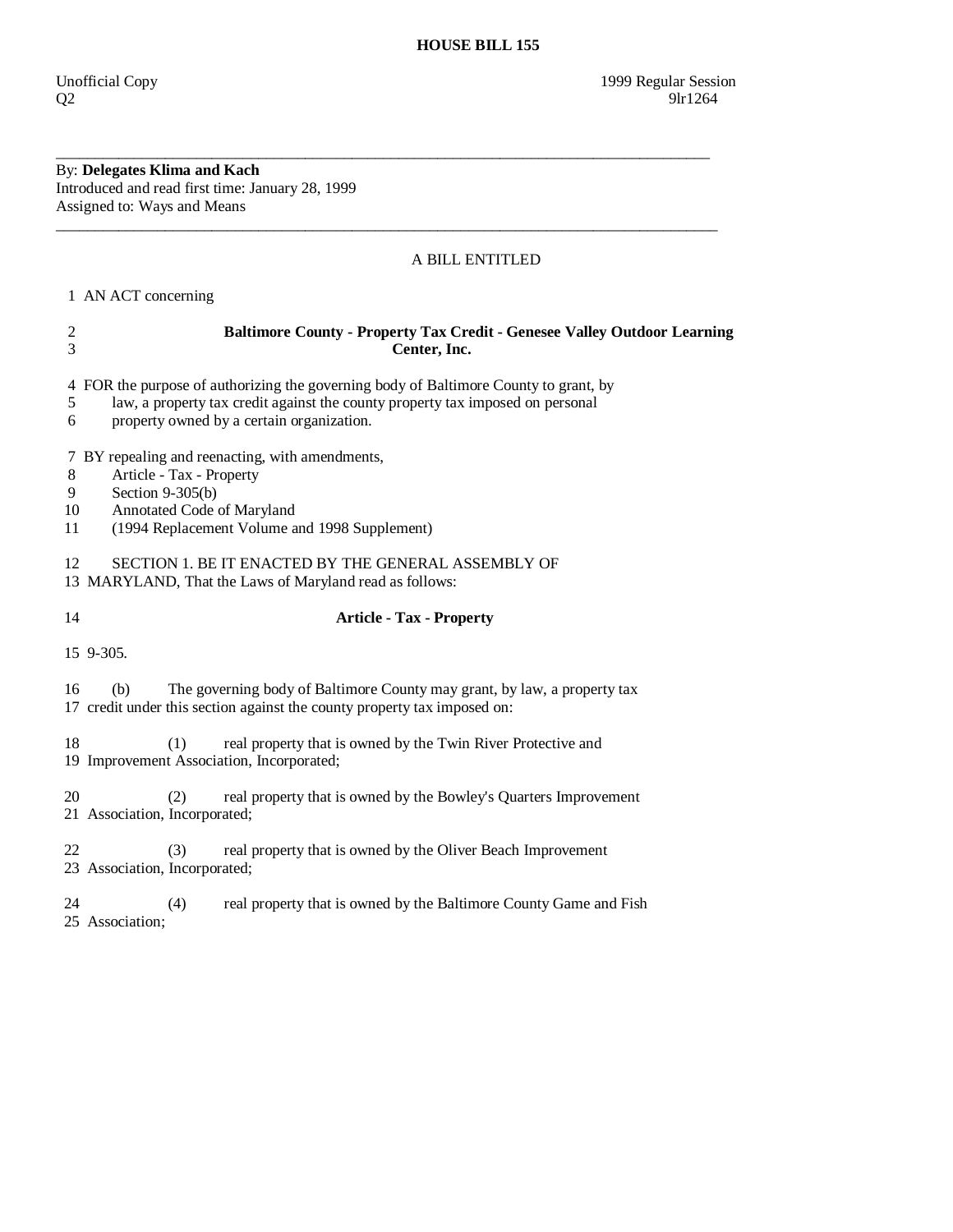## **2 HOUSE BILL 155**

| 1<br>(5)<br>2 Incorporated;                                                                                                                                                                                         | real property that is owned by the Eastfield Civic Association,                                                                                                  |  |
|---------------------------------------------------------------------------------------------------------------------------------------------------------------------------------------------------------------------|------------------------------------------------------------------------------------------------------------------------------------------------------------------|--|
| 3<br>(6)<br>4 Association;                                                                                                                                                                                          | real property that is owned by the Rockaway Beach Improvement                                                                                                    |  |
| 5<br>(7)<br>6 of Maryland;                                                                                                                                                                                          | real property that is used only for and occupied by the Fire Museum                                                                                              |  |
| (8)<br>7                                                                                                                                                                                                            | real property that is owned by the Carney Rod and Gun Club;                                                                                                      |  |
| 8<br>(9)<br>9 for which credit:                                                                                                                                                                                     | real property improvements that promote business redevelopment,                                                                                                  |  |
| 10<br>11 eligible; and                                                                                                                                                                                              | (i)<br>the governing body shall define by law what improvements are                                                                                              |  |
| 12                                                                                                                                                                                                                  | on reassessment by the supervisor, the governing body shall<br>(ii)<br>13 determine the credit as a percentage of the actual cost of the improvements;           |  |
| 14<br>each unit of a condominium (as both are defined in § 11-101 of the<br>(10)<br>15 Real Property Article), if:                                                                                                  |                                                                                                                                                                  |  |
| 16<br>18 and                                                                                                                                                                                                        | the governing body of the county consults with the council of<br>(i)<br>17 unit owners (as defined in § 11-101 of the Real Property Article) of the condominium; |  |
| 19<br>(ii)<br>the council of unit owners provides services or maintains<br>20 common elements (as defined in § 11-101 of the Real Property Article) that would<br>21 otherwise be the responsibility of the county; |                                                                                                                                                                  |  |
| 22<br>(11)<br>23 improvements to the land if:                                                                                                                                                                       | dwellings, the land on which the dwelling is located and other                                                                                                   |  |
| 24<br>26 association of members;                                                                                                                                                                                    | the dwelling is in a homeowners' association where the dwelling<br>(i)<br>25 has a declaration of covenants or restrictive covenants that may be enforced by an  |  |
| 27<br>28 association; and                                                                                                                                                                                           | (ii)<br>the governing body of the county consults with the homeowners'                                                                                           |  |
| 29<br>31 of the county;                                                                                                                                                                                             | the governing body of the county determines that the<br>(iii)<br>30 homeowners' association provides services that would otherwise be the responsibility         |  |
| 32<br>(12)                                                                                                                                                                                                          | real property that is:                                                                                                                                           |  |
| 33                                                                                                                                                                                                                  | (i)<br>owned by the Rosa Ponselle Charitable Foundation,<br>34 Incorporated, known as "Villa Pace"; and                                                          |  |

35 (ii) not exempt under this article;